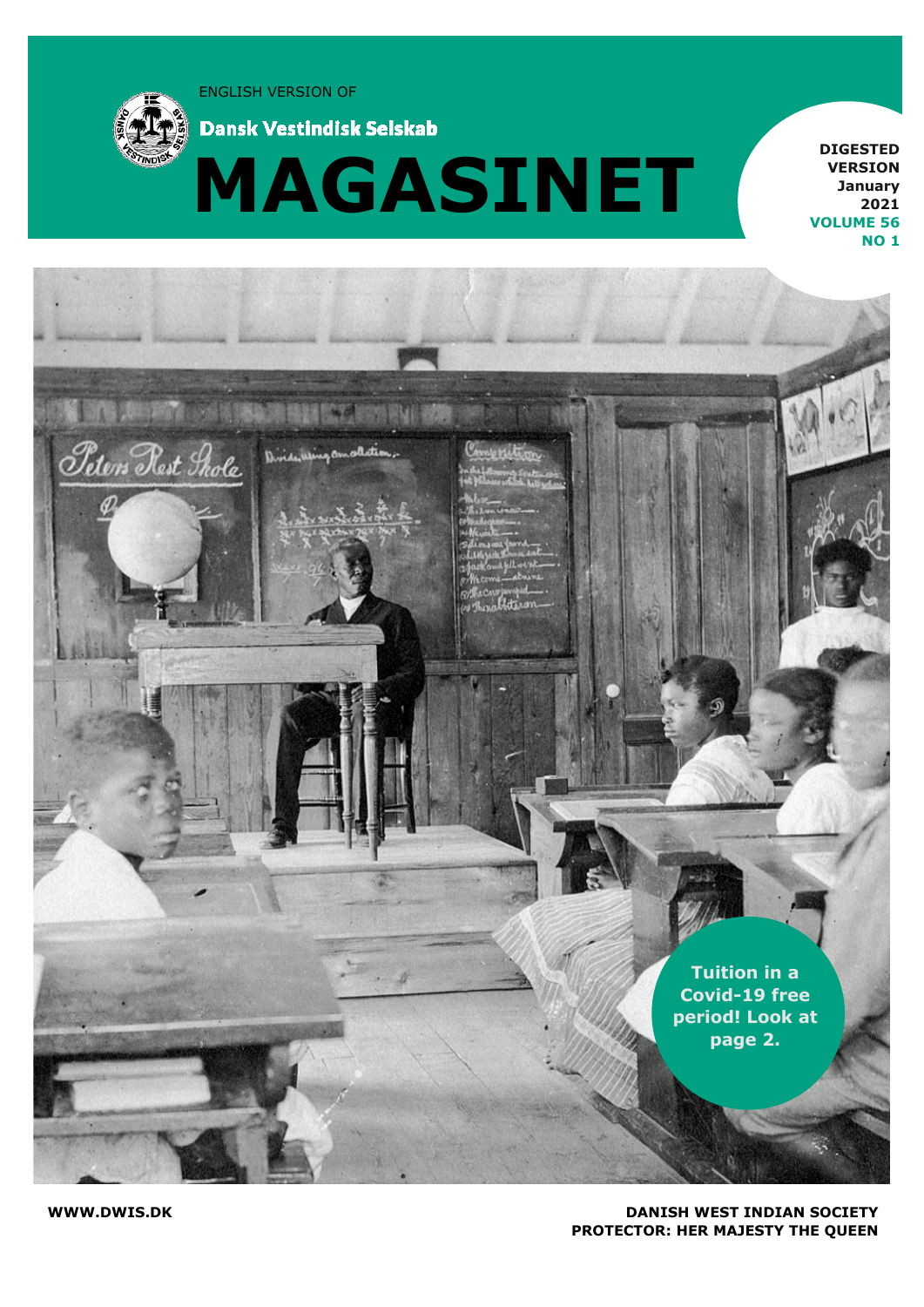#### **2020 PRESIDENTIAL ELECTION**

### **THE ALTERNATE NARRATIVE**

**Member of the board of DWIS, Anna Monica Villa, who has spent the last couple of months in USVI, has contributed her thoughts over latest events in USA. In spite the Territory has since Transfer in 1917 not had the vote in presidential elections in USA, and thus no influence on the result, events may still – indirectly – have granted the Territory some kind of influence on domestic politics in USA. Read more about this in Anna Monicas article.**

This is my perspective on the conflicting narratives which have been shouted from news and social platforms since before Donald Trump came to power. As an American citizen from an unincorporated territory, I do not have the right to vote in presidential elections. I have no loud voice in this shouting match. But, I am a Virgin Islander who is aware that the history of the Virgin Islands is not limite d to the history of the United States. I know that this too shall pass. I have also lived in Denmark for over 30 years, and, my views on education and representative democracy have been influenced by the Danish perspective.

At first I didn't realize that there was another narrative. I didn't hear it even though I listened to the news every day. It was only when the November 3rd 2020 presidential election results came in, that it became clear, that at least 74 million Americans were listening to different information on their headphones. The Biden/Harris ticket got upwards of 81 million votes. Perhaps the majority of those who voted didn't hear the other narrative that attempts to impeach the character of Joe Biden by labelling him a pedophile.

Millions of my fellow Americans were captivated by a narrative that was unreal to me. Where did the millions of voices shouting for Trump to continue to lead them come from? Danish analysts tell us that they are characterized by being marginalized. They are, in other words, not necessarily unintelligent or uneducated, but, they feel that their voices have not been heard. They are, however, a diverse group of people. Reasons for supporting Trump vary from the economic to the xenophobic.

Disenfranchised Americans have been making a lot of noise lately, and, their voices have

revealed problems in the fabric of American society. The Black Lives Matter movement channeled anger about institutionalized racism into political activism. At the other end of the spectrum, Trumpism channeled fear and hatred into political activism. It is a real problem that members of the same community have incompatible versions of reality. Can American democracy survive?

Shortcomings in the educational system in the United States would seem to be at the fissures in the base of our democracy. How can we vote if we are uninformed? How can we question our leaders if we are unable to think critically.

How can violence against elected officials be justified in the name of Democracy?!?

I know that some of my neighbors here on Denmark Hill would have voted for Trump, if they could.



*The photo on the frontpage shows schoolteacher Alexander Joseph teaching at Peter`s Rest School, St. Croix in the Danish West Indies. Todays pupils know about the world from digital* media.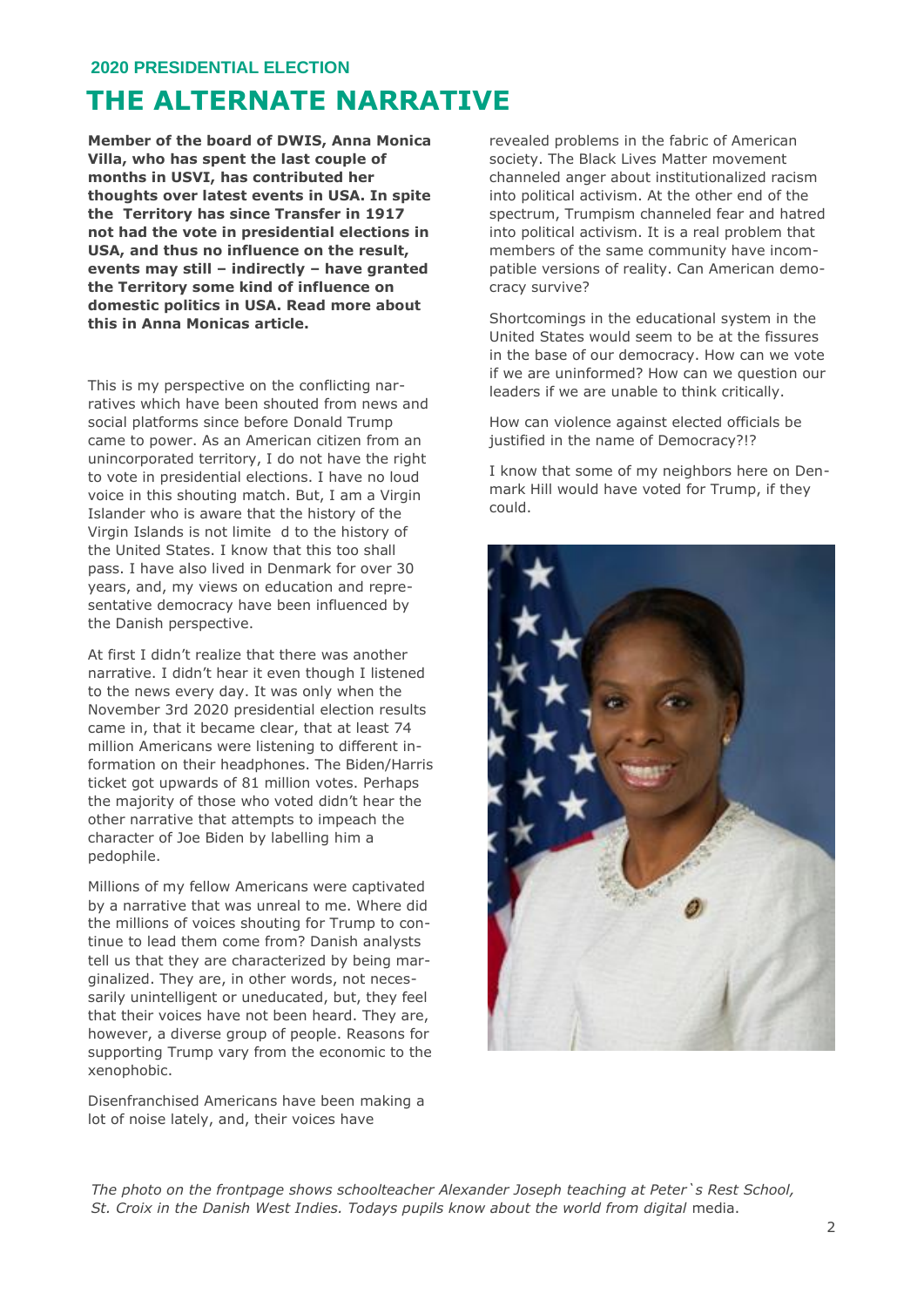

Since we are all disenfranchised here in the United States Virgin Islands, we have had to settle for making our opinions seen on articles of clothing, flags, and by choosing to wear masksor not.

– (Yes, even the response to the global pandemic has been politicized.) The Trump supporters that I have met here are relatively wealthy, and, apparently white, so, it is surprising to think that they feel marginalized. But, they do! They have explained to me that "good behavior" has prevented other Republicans from saying and doing what was in their best interest.

Some of the voices shouting for Trump were welcoming in new norms of behavior in the highest office in the United States of America. From where I sit, the mayhem which ensued on January 6, 2021 was predictable.

Ironically our representative, Delegate to Congress Stacey Plaskett who does not have the right to vote on the House floor, will be one of the 9 impeachment managers to make a case to impeach President Donald Trump in his Senate trial. Stacey Plaskett accused the President of "conduct that foreseeably resulted in the imminent lawless actions of his supporters."

#### Suddenly we also have a voice!

In today´s Daily News Stacey Plaskett is quoted as saying: "As an African American, as a woman, seeing individuals storming our most sacred place of democracy, wearing anti-Semitic, racist, neo-Nazi, white supremacy logos on their bodies... left not just those people of color who were in the room traumatized, but so many people of color around this country" were also traumatized. I would add that Americans of all ethnicities were appalled at what happened on January 6th.

This is Martin Luther King weekend. It is a national

holiday, a time to remember Dr. King's Dream "that one day this nation will rise up and live up to its creed, "We hold these truths to be selfevident: that all men are created equal." In Martin Luther King's narrative we will all be judged by the content of our character rather than by the color of our skin. To quote Dr. King out of context, "It would be a mistake to overlook the urgency of the moment."

Now is the time to LISTEN to the voices of the marginalized and the disenfranchised in the United States of America. Our voices and the voices of our neighbors need to be heard.

We need to write a new narrative that connects us. The alternative is to become the "untied states" of America.

Anna Monica Villa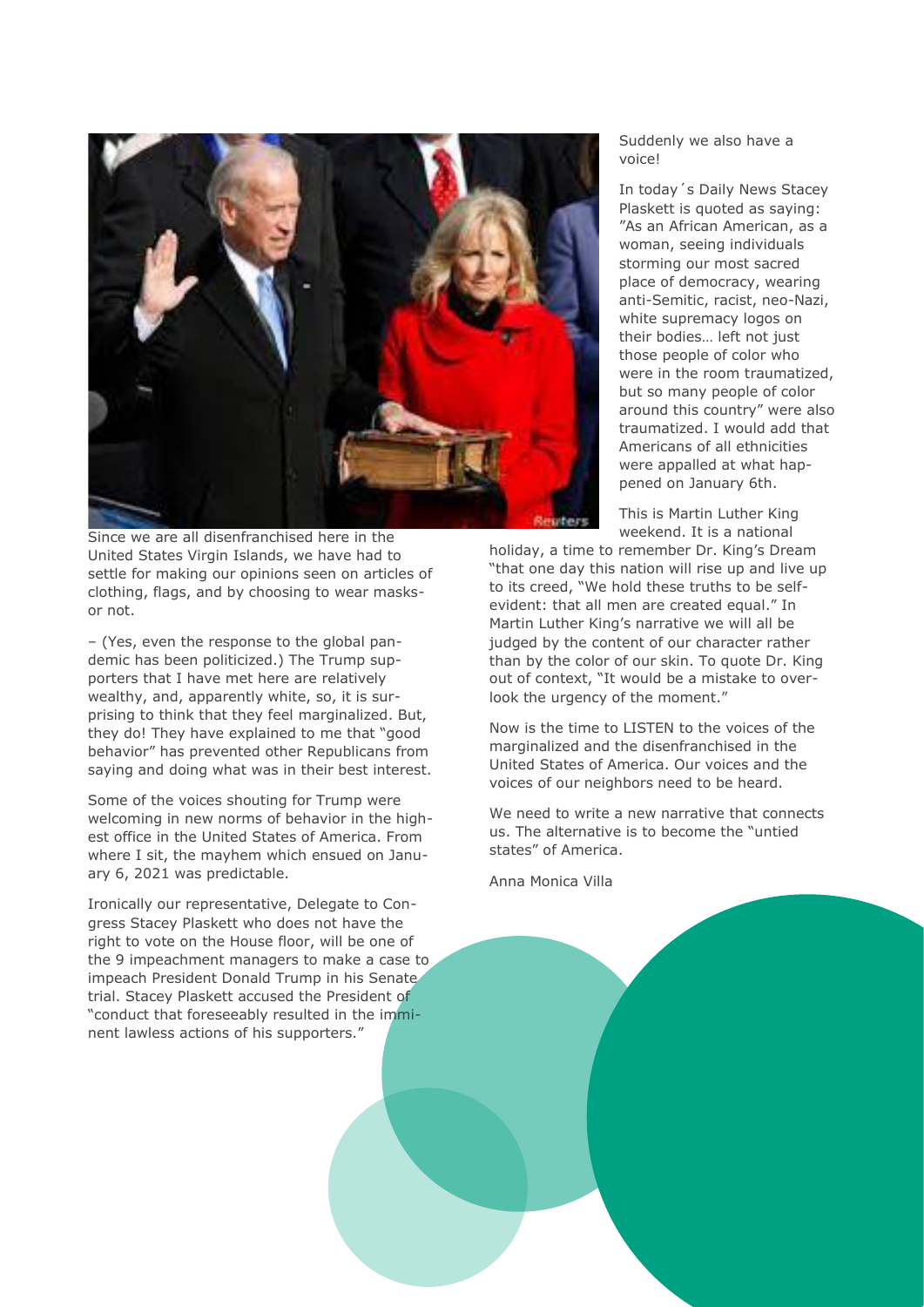#### **ABOUT EX-PRESIDENTS, AND A LITTLE ABOUT THE NEW PRESIDENT**

## **THEODORE ROOSEVELTS VISIT IN DWIS IN FEBRUARY 1916.**

**The Danish West Indian population was not asked in 1917 when the 3 islands were sold to USA. However, it is a general understanding in Denmark, that for many years the inhabitants in the islands were more focused on USA than on Denmark. There were a lot of indications of that. Read here about an example.**

Theodore Roosevelt was the 26th President of the United States of America – from 1901-1909. He died in 1919 – 60 years of age. However, in February 1916 he – who now titled himself colonel – visited the Danish West Indies as part of a journey around the Caribbean. It was a very short visit, which however attracted attention,

**To Colonel Theodore Roosevelt.** 

Welcome to our shores, dear Colonel, Right welcome to old St. Croix. May you have a pleasant time, Colonel,<br>Ere from us "'ye gang awa.''

And when you leave our shores dear, Colonel, And when you leave our shores dear, Colonel,<br>To visit the southern isles,<br>May you find them so charming, Colonel,<br>That you'll be wreathed in smiles<br> $\frac{\text{Niv}}{\text{Niv}}$ 

When you get to Panama, Colonel, May you find the ditch OK. May you mid the thich OR.<br>May your deal prove a success, Colonel,<br>And earn Uncle Sam big pay.

When you return at home dear, Colonel, May our isles engage a thought.<br>Whisper a "square deal" to him, Colonel:<br>"Unk, these islands should be bought."

'Seward got scared and left them, Uncle, "In the earthquake of sixty seven "He never went back, dear old Uncle,<br>"To see if they had gone to h-eaven.

"Thirty-five years after, good old Uncle,<br>"Strenuous" efforts again were sought. But "in the neck" we got it, Uncle,<br>The answer was "they could not be bought."

"Let's try the move again, kind Uncle. St. Thos would be our all in all. Her geo. po- is splendid, Uncle, For she holds the key to the Canal.

Frederiksted, St. Croix, Danish West Indies. 16th February 1916.

particularly among the local population. It is doubtful, whether Roosevelt had a political agenda supporting his visit, even if he was received as well in St. Thomas as in St. Croix with flying colours and by the Danish Governor L. Helweg-Larsen

And his entourage of high ranking civil servants. But the visit brought about a poem created by some locals in Frederiksted. This poem was indisputably a manifestation by those who created it, that they wanted USA to take over the islands. You can read the poem on the next page.

Not long after Roosevelts visit, the Sales Treaty between USA and Denmark was entered into.

And now, when we talk about presidents, the 46th President, Joe Biden was inaugurated on the 20th of January – on the surface at a peaceful event in Washington D.C. – in front of Capitol Hill. And when Joe Biden is mentioned here, I should add, that he has been a frequent guest for some years in St.Croix, where he relaxes with his family, and from time to time plays golf on Hotel Buccaneers golf course, and chats with the locals.

Whether Bidens predecessor, who now needs to play a lot of golf, will visit the islands, is not known, even if it is rumoured, that the Scottish authorities have informed him, that he is not welcome in Scotland, where he has his own golf resort! Well, maybe he will stick to his golf resort in Florida – that seems to be friendly territory.

Michael Keldsen Editor

**NOTES to the poem***: Stanzaes 5 and 6 refers to the 2 failed sales attempts in respectively 1867 and 1902. "Seeward" was the US Foreign Secretary William H. Seeward, who negotiated the non-ratified Sales Treaty of 1867.*

R.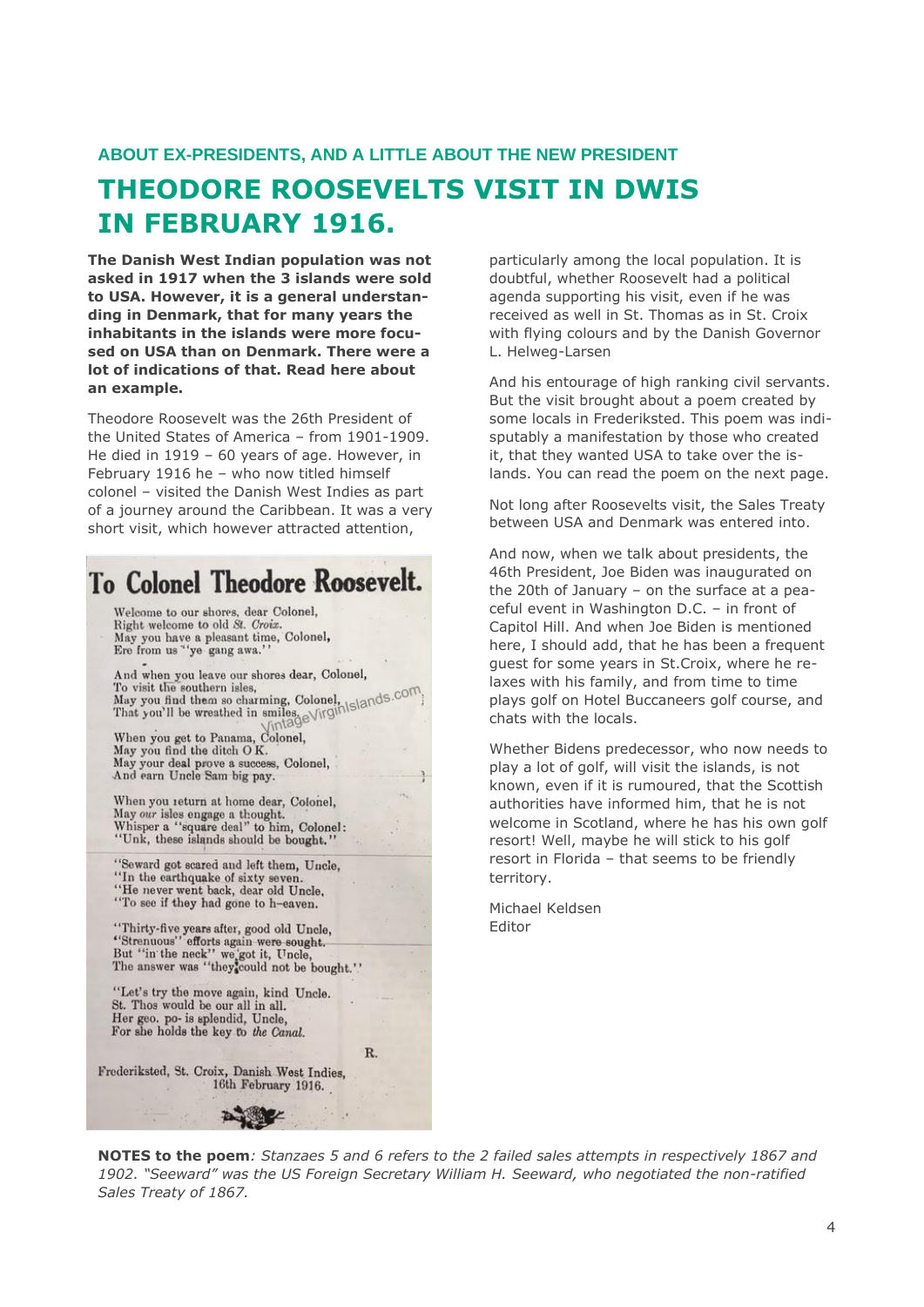#### **BOOK REVIEW**

### **OUR DANISH CONNECTIONS**

*Review by Michael Keldsen*

**In on the one side everyday life and the strive for future happiness, and on the other side the historical background, the latter normally pulls the short straw, when it comes to effort and knowledge. Therefore we need fiery souls, who can help us to get and maintain insight to history.** 

**Such a person is Nina York, who born and raised Danish, has lived in St. Croix since 1976 (and up till then many years in New York). She has been extremely active in the American-West Indian islands when it comes to spreading reliable information about the Danish history and culture, which was part of life in the islands for nearly 250 years – until 1917.**

One example is her weekly contributions from 2009 to 2019 in a column in ST. CROIX THIS WEEK. Now, Nina York has collected some of the articles - appr. 70 in all – in a book titled "OUR DANISH CONNECTION – VORE DANSKE BÅND", which has been published with donations from i.a. Danish West Indian Society.

I believe, that it will be fair to say, that the purpose with the articles in St. Croix This Week and now the book, mainly is to give Americans, and not least the inhabitants in the islands, who have no special relationship with Denmark, an impression of the impact of "the Danish time" on the islands, and at the same time an insight into what Denmark, a small place in the world, is.

Therefore the various subjects in Nina Yorks articles are very broad spectred; from "hygge", candle lights, Danish Christmas, soccer, the weather in Denmark (and maybe therefore an explanation about, why we are as we are). Grundtvig, Danish cuisine, St. Hans Evening celebrations (Mid Summer Nights celebrations), Danish bricks and many other things being followed by the more or less visible consequences in the Islands from the Danish time, such as cannons, red guard houses, road- and street names, Danish building architecture, wind mills, churches etc.

But also reports on the many relations, which exist today between persons and organisations, resp. in Denmark and in the Islands, have a

central place in Nina Yorks book. Hence, the Festivals, arranged every second year by respectively DWIS in Denmark and FoD in the Islands, are mentioned; also the flight routes between Denmark and USVI, which opened, but unfortunately were closed down again; and the access to Danish archives, which has been established recently, and has particularly been a contribution to intensified genealogical research on both sides of the Atlantic.

In short, there is hardly a relevant subject in the Danish – West Indian relation, present or past, which has not been covered in Nina Yorks book.

In this way Nina York and her articles and the book jointly with her other activities become a link between an American-West Indian presence and a Danish past and presence. And this is to the benefit of many people, not least the many thousand tourists, whom Nina York has served as tourist guide in the islands; those of us in Denmark who are involved in West Indian matters, i.a. through DWIS, and Danish authorities, who have still focus on USVI; f.inst. The Danish Ministry of Culture and DEMA.

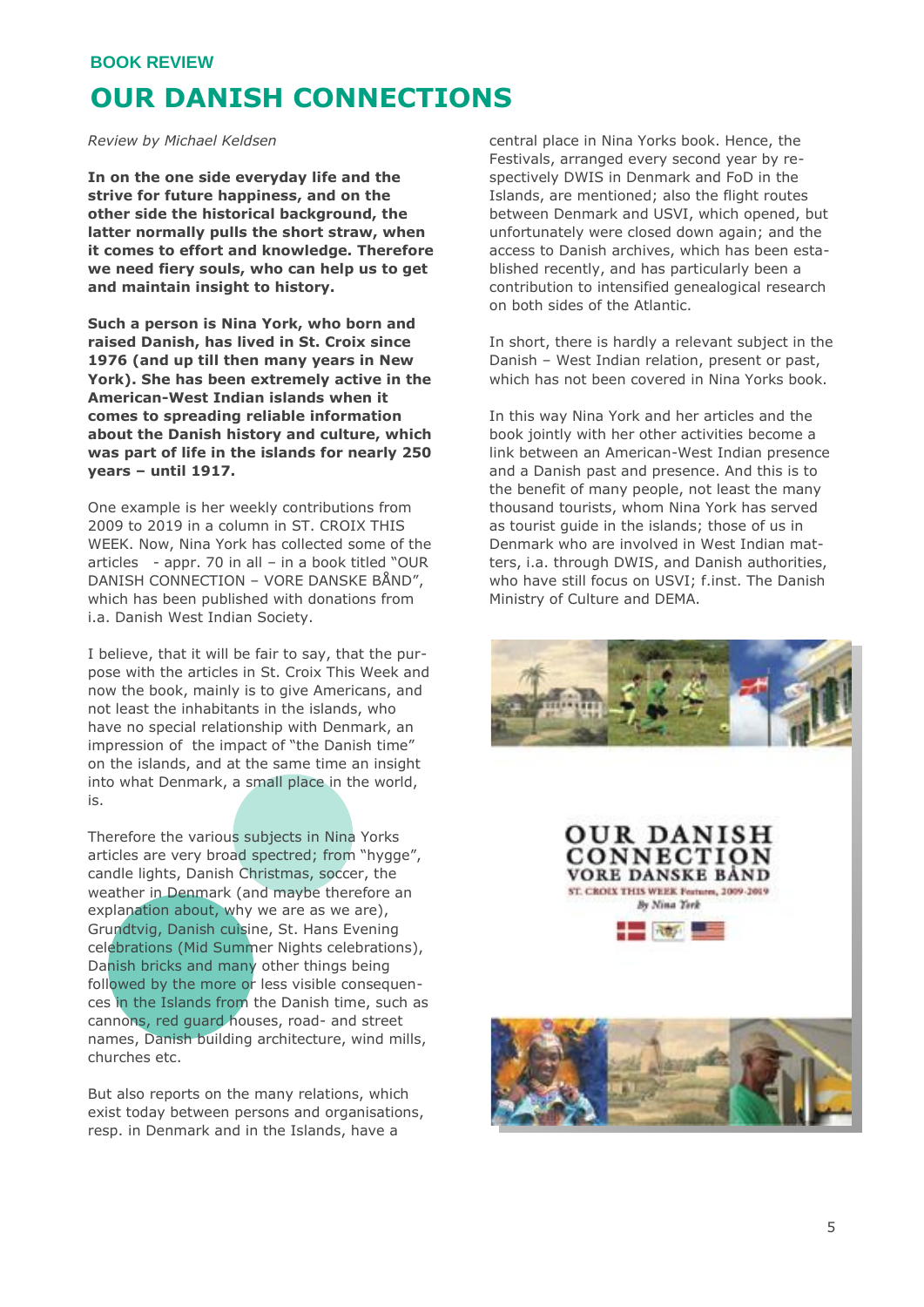The subjects in the book are presented as appetizers – it invites readers to do further research.

The fact that the texts are as well in Danish as in English enables it to contribute to an extended interest in the Islands. Nina York has written the book in English, which today is her main language; but the translations into Danish have been provided by herself. However, she - modestly – remarks in the introduction to the book, that the translation has caused her difficulties, because the Danish, she knew and spoke 60 years ago – when she left Denmark for good – has undergone an intense development.

Yes, 60 years without speaking and writing your mother tongue on a daily basis, no doubt will have an influence, mostly in the syntax and for a language as Danish so influenced by foreign languages – particularly English, which has yielded a complete new vocabulary.

But, Nina York writes a varied and beautiful Danish, which no doubt is readable, also for younger Danes. But, most important, she has not lost touch with what is going on in Denmark – and that is one of the qualities of the book, that it is written by a person, who still has close connections to both cultures.

So – indirectly speaking – Nina York is not a person, who sits and looks from the outside and in – she looks at both communities from the inside. And this gives a special flavor to the subject, which she has covered diligently through the span of 10 years.

**The book is in 76 pages with illustrations, and can be acquired through Danish West Indian Society; www.dwis.dk.**



*Nina York in Copenhagen 2017*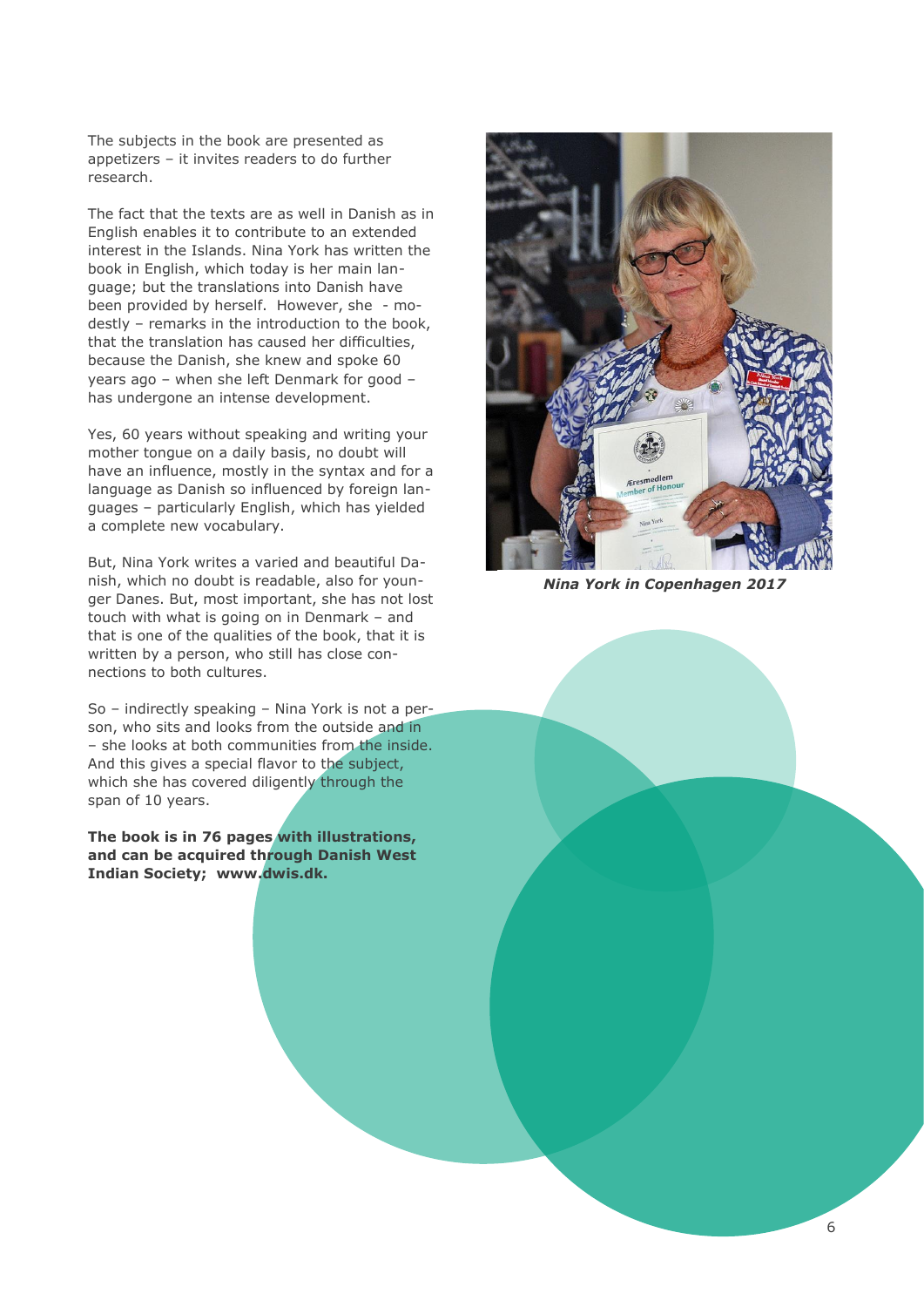### **ALBERTA WILL GET A MEMORIAL IN COPENHAGEN MEMORIALS**



*Alberta as a pupil at the Royal Orphanage School in Copenhagen, 1908.*

**In our June 2020 edition we told the story about Victor Cornelins and Alberta Roberts, who in 1905 were sent from St. Croix to the Danish Colonial Exhibition in Tivoli Gardens in Copenhagen. Victor had a good life in Denmark, living here until his death in 1985. But Alberta died already in 1917 of tuberculosis. Now the Borough of Frederiksberg in Copenhagen has taken an initiative to raise a memorial for Alberta. Victor Cornelins already is celebrated with a statue in the town, where he lived most of his life**.

The conservative councillor in Frederiksberg, Nikolaj Bøgh, has launched a campaign to raise money for a memorial for Alberta, in what he calls "a colonial historic memorial". "We must not forget our history, also the darker sides of it, and we need to know more about the Danish relation to the Danish West Indian Islands. But we shall not misuse the history for present day political purposes, he says to the Danish daily

Berlingske on 15th of January, 2021. He continues: "A memorial over Alberta will, as opposed to "Queen Mary", be a real and honest manifestation of an event, which took place. And there is a significant difference in destroying some of our cultural heritage (1), and, as I propose, to expand it. The memorial over Alberta can make us wiser and contribute to understanding how people back in time thought about people from foreign places."

The idea is to erect the memorial at Solbjerg Cemetery, where Alberta was buried. And Nikolaj Bøgh proposes that a competition among artists shall decide how the memorial shall look. Nicolaj Bøgh has told DWIS, that the Administration in the Borough of Frederiksberg is already preparing the framework for the project. DWIS has communicated to the borough, that we support the project.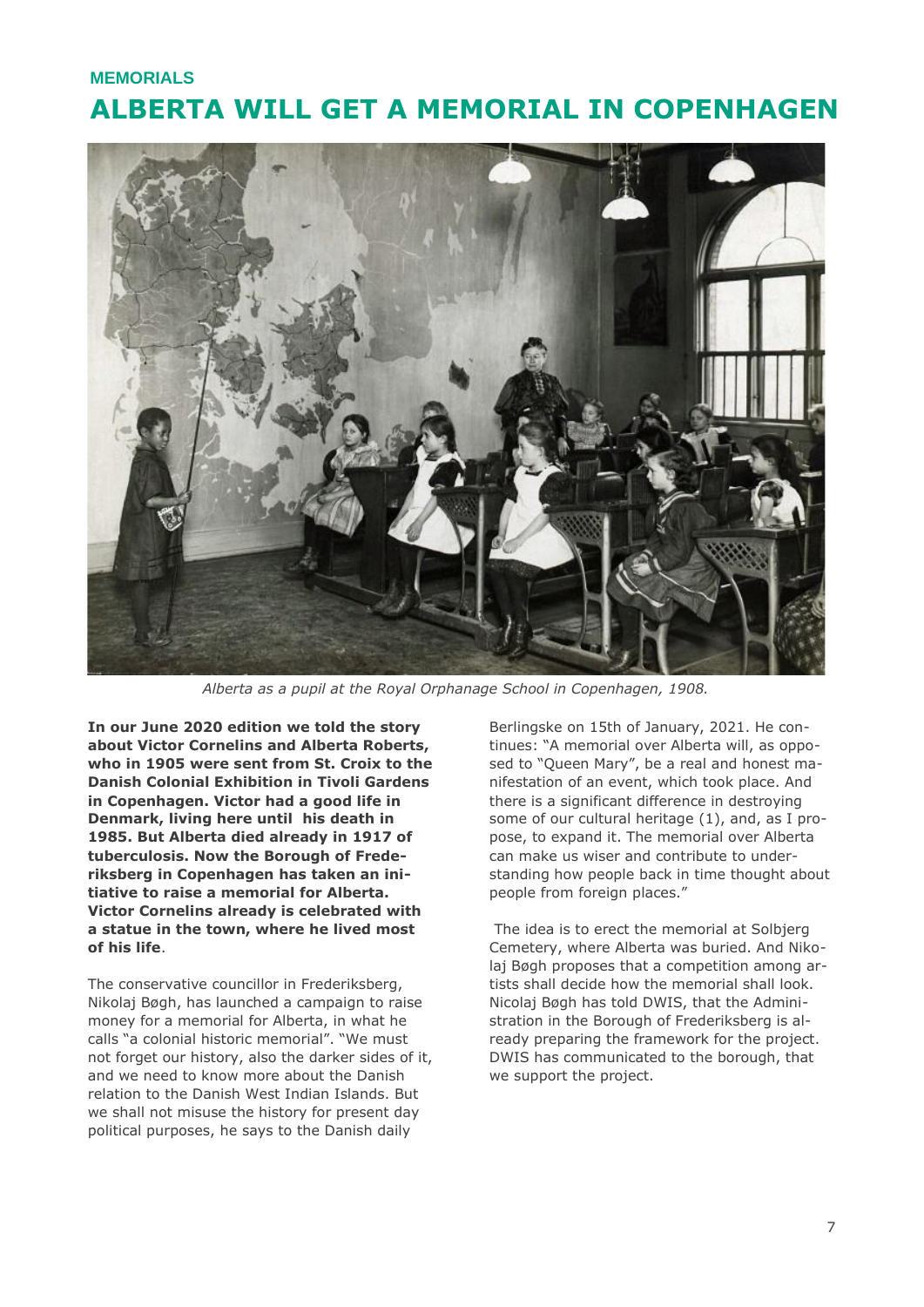Our member, Jens Villumsen, has made a historic perusal of Albertas rest place, which is as follows:

 $x 10512$ dagen den  $31 - 3 - K$ l. begraves Eiles. Merta Viola Roberto Fødselsdag og Aar 16.01. Fødested Stellrain 15. Aar Bopse Ermiliegade 3. dod d. 24/3. von au Edmund Dodssted M. Joseph Harp fra Hellighars til erleg Kirkg. Jorden accessive and the months Brænding Kolumbariet Ligvogn ... Ligbarere. Kanel. Træer – Grent i Gr.<br>benyttelse Kandelabre Kirkens Afbenyttelse Graver.......... Klokker Orgel. Sang

This was the document, testifying, that she had been laid to rest in grave no. 685 on Frederiksberg Cemetery, which later became part of Solbjerg Cemetery. The burial ceremony took place from Holy Cross Church on March 31, 1917



*The statue of Victor Cornelins in Nakskov,* bronze. *Denmark.*

(coincidentally on the same day as Transfer took place in DWI). The rest place was acquired for 20 years by a Miss Ellen Blichfeldt, who had cared for Alberta and had her living with her.

 $685$  Areal  $313$  at  $72$ ENROLTEDIN DOOR RET TIL FOR 1300 Fit Ellen Blichfeldt for Handlyarken as revets Date  $\frac{3431917}{2007}$ ret erbvervet til 1/3 / 937 - 1007 - 1007 formyet den<br>  $\frac{4}{2}$ , 1949<br>
1947 - Ludward (1959 - 1957 - 1957 - 1958 - 1968 - 1968 - 1968 - 1979 - 1988 - 1989 - 1989 - 1989 - 1989 - 1989 - 1989 - 1989 - 1989 - 1989 - 1989 - 1989 - 1989 - 1989 - 1989 - 1989 - 1989 -  $42 - 1946$ 1.3/13/917 alberta Viola Pobects, 15 + 24/3 (agoz) A 24/2-94 onder Other 194 motoring to 1 of 12-94 doct the bit mark-20.14x4.40  $\bigcirc$  9, 9, 4.40  $(90)$  4 × 440

Of the protocol from the cemetery, you can see, that in October 1939 – after Albertas grave had been annulled, a new burial took place. And the same happened again in 1946 and in 1974. Officially grave no. 685 was in the year 2020 deleted as a grave, and now remains as an open lawn.

1) A group of teachers, students and artists connected with the Royal Academy of Fine Arts (Kunstakademiet) in Copenhagen de-stroyed recently a bust of King Frede-rik V, the Danish king, who acquired St. Croix and supported slave trade and slavery, and at the same time had been the founder of the Academy. This action has been widely condem-ned, and the headmaster of the Aca-demy has been removed. Even if there is a broad sympathy in Denmark for the Black Lives Matter cause, there is also a broad negative reaction to any destructive measures.

This action may jeopardize the public and governmental support for a re-placement of the Queen Mary statue with a lasting statue in